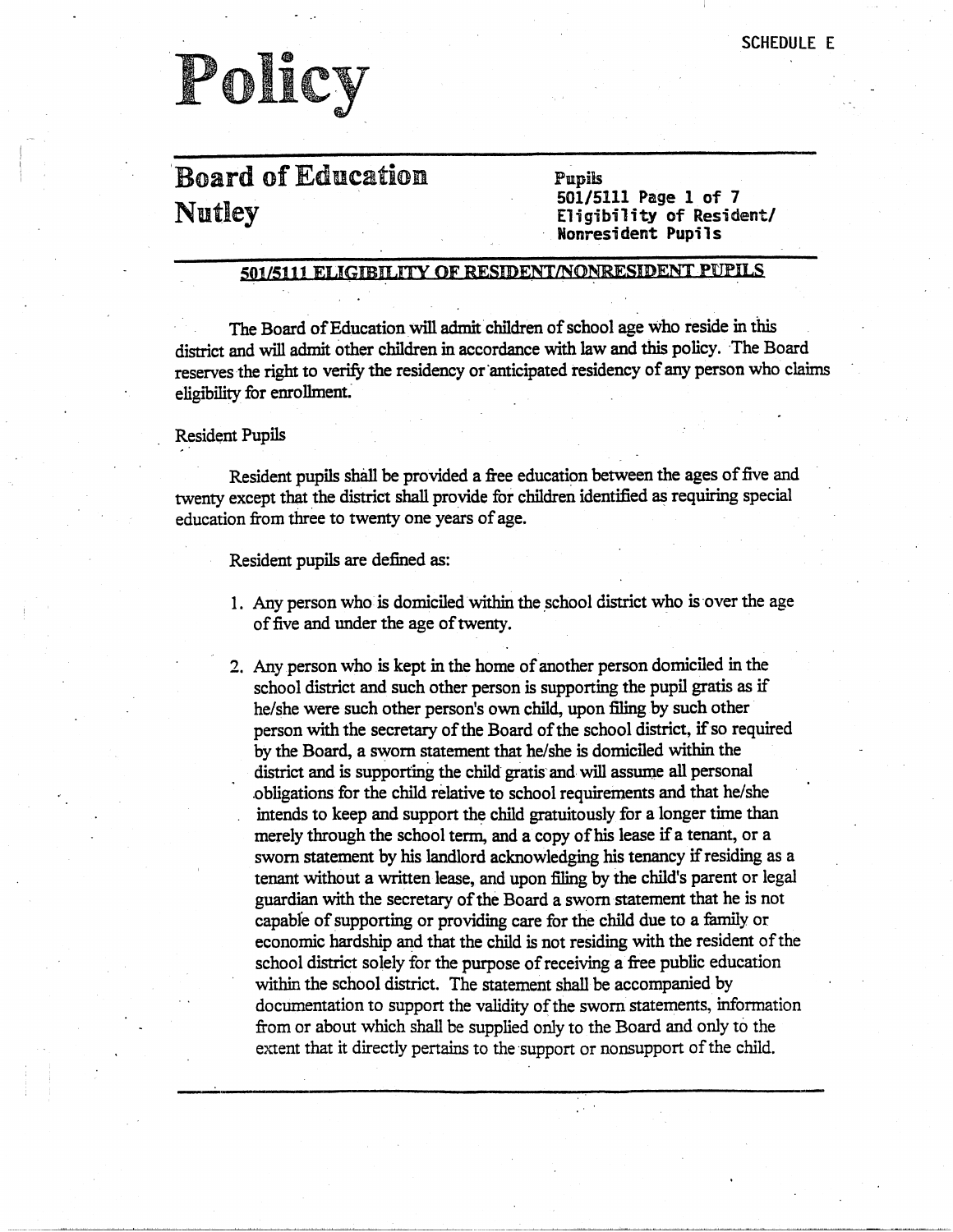### Board of Education Nutley

Pupils 501/5111 Page 2 of 7 Eligibility of Resident/ **Nonresident Pupils** 

If in the judgment of the Board the evidence does. not support the validity of the claim by the resident, the Board may deny admission to the child. · The resident may contest the Board's decision to the Commissioner within 21 days of the date of the decision and shall be entitled to an expedited hearing before the Commissioner on the validity of the claim and shall have the burden of proof by a preponderance of the evidence that the child is eligible for a free education under the legal criteria. The Board shall, at the time of its decision, notify the resident in writing of his/her right. to contest the Board's decision to the Commissioner within 21 days. No child shall be denied admission during the pendency of the proceedings before the Commissioner. In the event the child is currently enrolled in the school district, the pupil shall not be removed from school during the 21 day period in which the resident may contest the Board's decision nor during the pendency of the proceedings before the Commissioner. If in the judgment of the Commissioner the evidence does not support the claim of the resident, he/she shall assess the resident tuition for the pupil prorated to the time of the pupil's ineligible attendance in the school district. Tuition shall be computed on the basis of 1/180 of the total annual per pupil cost to the local school district multiplied by the number of days of ineligible attendance and shall be collected in the manner in which the orders of the Commissioner are enforced. Nothing shall preclude a Board from collecting tuition from the resident, parent or legal guardian for a pupil's period of ineligible attendance in the schools of the district where the issue is not appealed to the Commissioner.

3. If the Superintendent finds that the parent or legal guardian of a child who is attending the schools of the district is not domiciled within the district and the child is not kept in the home of another person domiciled within the school district and supported by them gratis, as if the child was the person's own child as provided for in paragraph two, the Superintendent may apply to the Board for the removal of the child. The parent or legal guardian shall be entitled to a hearing before the Board, and if, in the judgment of the Board, the parent or legal guardian is not domiciled within the district or the child is not kept in the home of another person domiciled within the school district and supported by them gratis as if the child was the person's own child as provided for in the Jaw, the Board may order the transfer or removal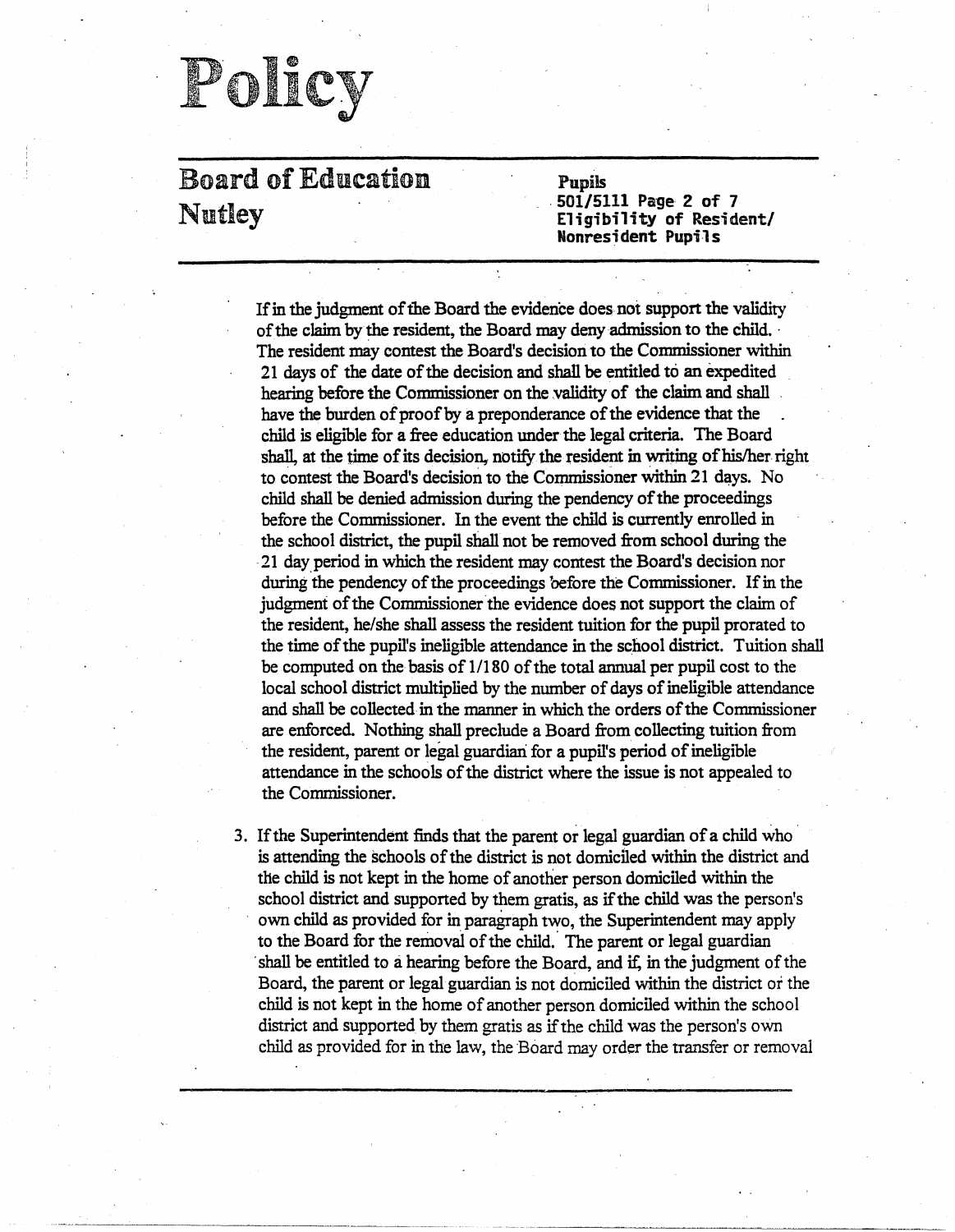### Board of Education Nutley

Pupils 501/5111 Page 3 of 7 El;gibility of Resident/ **Nonresident Pupils** 

of the child from school. The parent or legal guardian may contest the Board's decision before the Commissioner within 21 days of the date of the . decision and shall be entitled to an expedited hearing before the Commissioner and shall have the burden of proof by:a preponderance of the evidence that the child is eligible for a free education under the criteria provided in the law. The Board shall, at the time of its decision, notify the parent or legal guardian in writing of his or her right to contest the decision within 21 days. No child shall be removed from school during the 21 day period in which the parent or legal guardian inay contest the Board's decision or during the pendency of the proceedings before the Commissioner. If in the judgment of the Conunissioner the evidence does not support the claim of the parent or legal guardian, the Commissioner shall assess the parent or legal guardian tuition for the student prorated to the time.of the student's ineligible attendance in the schools of the district. Tuition shall be computed on the basis of 1/180 of the total annual per pupil cost to the local district multiplied by the number of days of ineligible attendance and shall be collected in the manner in which orders of the commissioner are enforced. Nothing shall preclude a Board from collecting tuition from the parent or legal guardian for a student's period of ineligible attendance in the schools of the district where the issue is not appealed to the Commissioner.

4. The following pupils shall be deemed to be domiciled in the school district: .

- a. Any pupil whose parent or legal guardian, even though not domiciled within the district, is residing temporarily therein, but any person who has had or shall have his all-year-round dwelling \_place within the district for one year or longer shall be deemed io be domiciled within the district;
- b. Any pupil for whom the Division of Youth and Family Services in the Department of Human Services is acting as guardian and who is placed in the district by said bureau;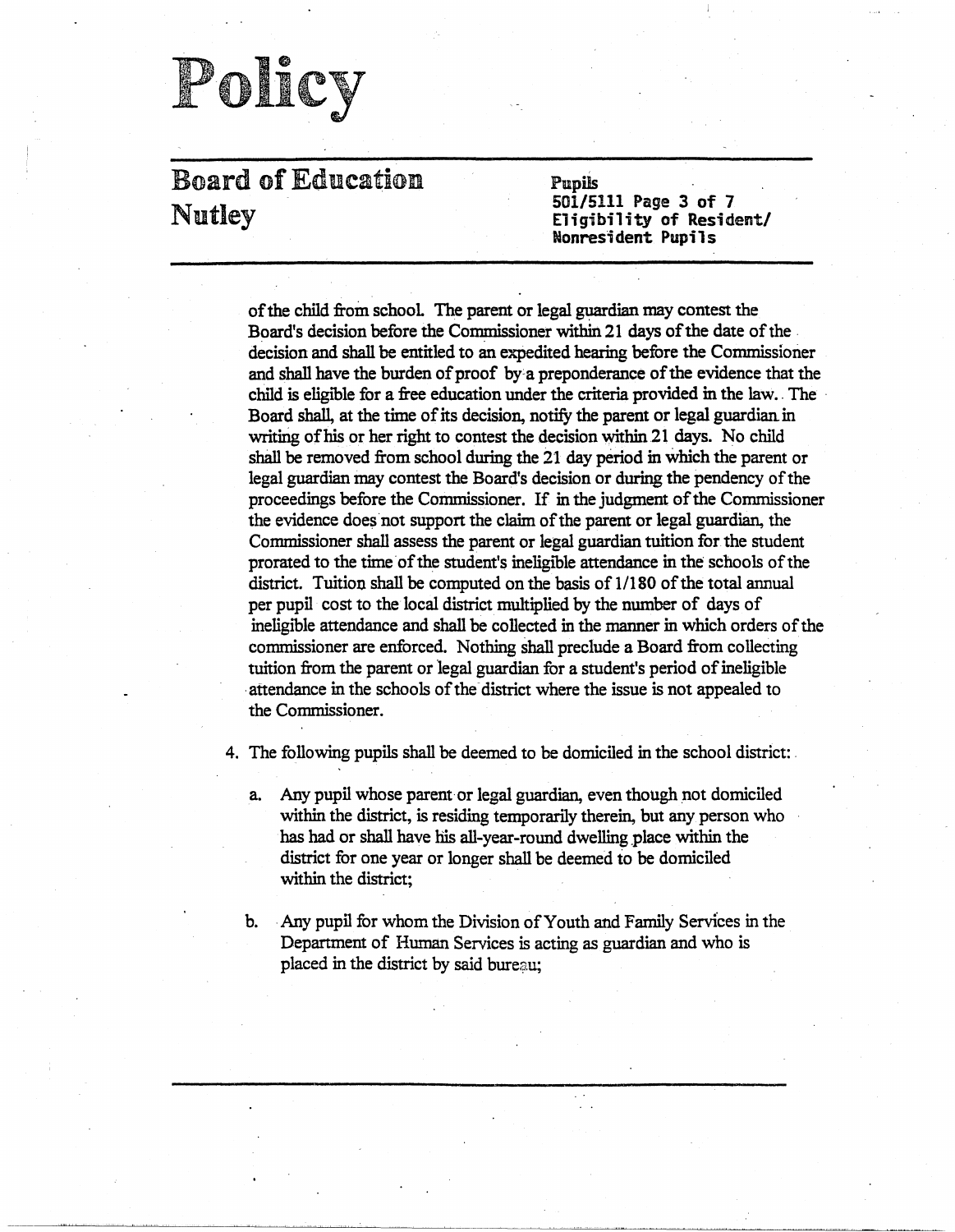### Board of Education . Nutley

Pupils · 501/5111 . Page 4 of 7 . **Eligibility of** Resident/ **Nonresident Pupils** 

- c. Any pupil whose parent or legal guardian moves from one school district to another school district as a result of being homeless and whose district of residence is determined to be Nutley pursuant to 18A:7B-12.
- d. Any pupil placed in the home of a resident of the district by court order pursuant to the provisions of 18A:38-2.

#### Non Resident **Pupils**

The admission of any nonresident child must be approved by the Board. No child otherwise eligible shall be denied admission on the basis of the child's race, creed, color, national origin, gender, or disability. The continued enrollment of any nonresident pupil shall be contingent upon the pupil's maintenance of good standards of citizenship and discipline.

If the Board has reason to believe that a district resident has fraudulently allowed a child of another person to use his or her residence and is not the primary financial supporter of that child or that a parent or legal guardian has fraudulently claimed to have given up custody of his or her child, the Board may report any such person to municipal authorities for prosecution as disorderly persons.

#### **Homeless Children**

The Board will accept responsibility for the educational placement of a homeless child of school age when this school district is determined to be the child's district of residence or when the child temporarily resides in this district and no New Jersey district of residence can be determined, pursuant to law and rules of the State Board of Education. Such placement will be determined by the Board and will be made in the best interest of the child and may be in this district, the district of the child's last attendance, or the district in which the child temporarily resides.

The Superintendent shall appoint a district liaison for the education of homeless children. . The liaison shall develop a system to insure that any homeless child temporarily residing in this district is appropriately enrolled and attending school and shall communicate with other districts in the interests of homeless children.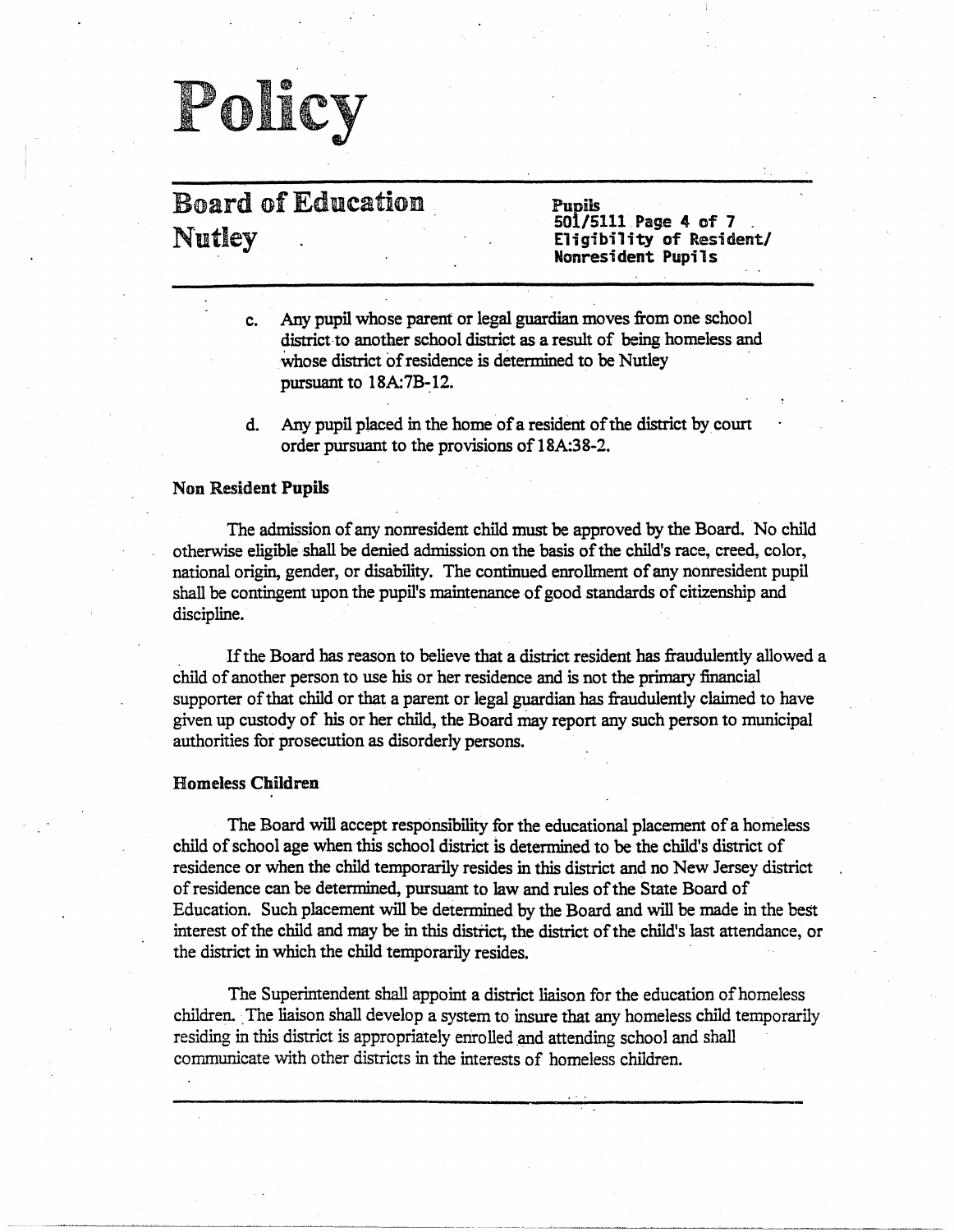

### · Board of Education Nutley

**Pupils 501/5111.Page 5 of 7**  Eligibility of Resident/ **Nonresident Pupils** 

### **Admission**

A. Future Residents

The children of families who have signed a contract to rent, buy or build a residence in the school district may be enrolled during the semester in which they expect to become residents.

### B. School Staff

The children of non-resident members of the staff may be enrolled at any time on a tuition basis. If not otherwise provided for by a negotiated agreement, the tuition rate shall be 50% of the rate established annually by the Board for the specific grade or program in which the child is enrolled.

In the event that the employment status of the parent or guardian of the nonresident child is terminated during the school year for any reason, the tuition rate shall be raised to the full rate, effective from the date of termination of employment. In any circumstance where the employment status is terminated, the child will be permitted to remain enrolled only through the balance of the school year in which the termination occurs, except for pupils who have completed the eleventh grade, who will be permitted to remain enrolled for grade twelve upon payment of the full tuition rate.

In the event that the employment status of the parent or guardian changes to an uncompensated leave of absence, the full tuition rate will be charged after sixty days of the commencement of the uncompensated leave.

C. Pupils from Other School Districts

The Board may accept pupils from other school districts to attend school in the district under the following provisions:

1. The Board of Education from the district where the where the pupil is domiciled has made a request to have the pupil enrolled in the Nutley School District.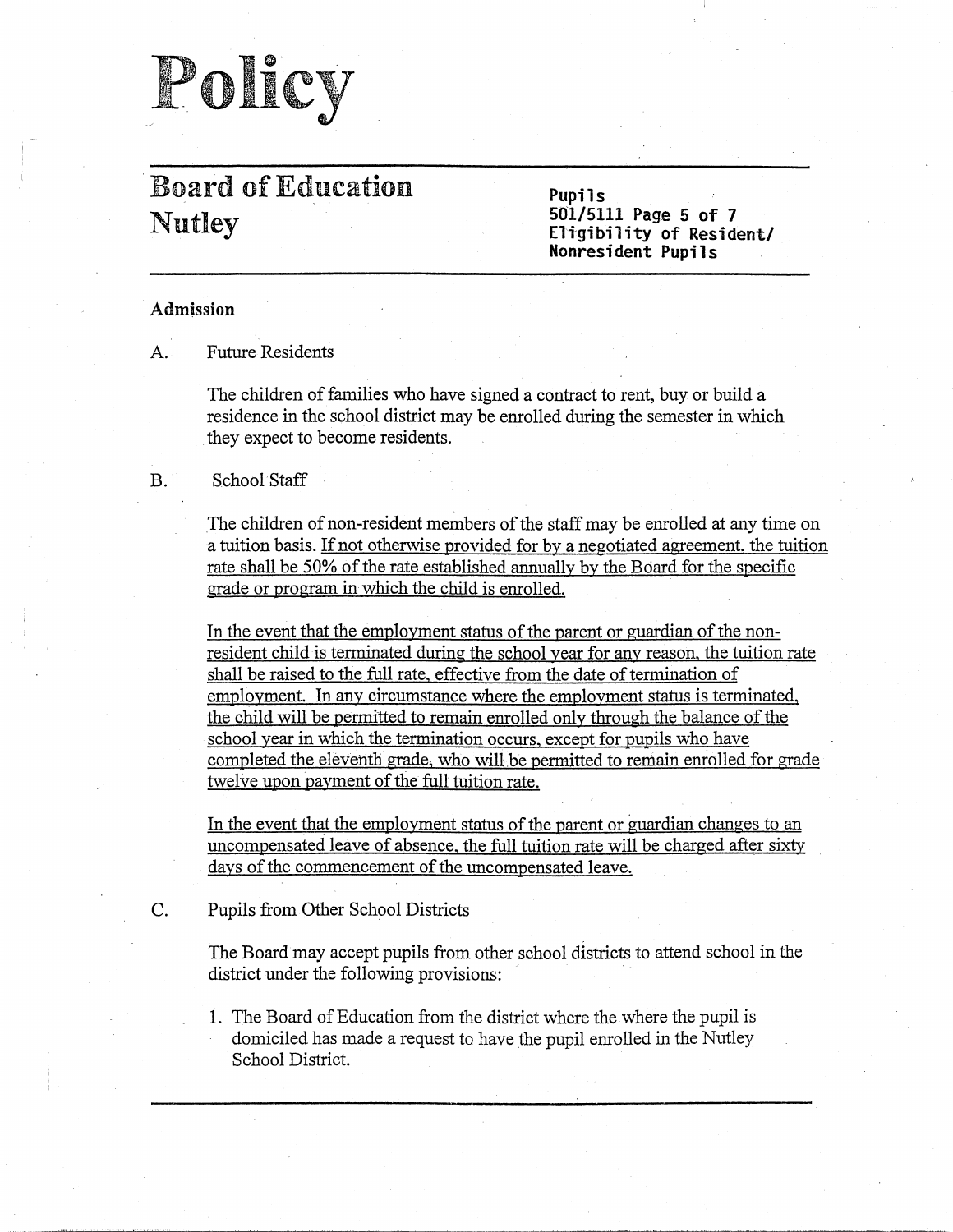## Polic olicy

### Board of Education Nutley

**Pupils 501/5111 Page 6 of 7 Eligibility of Resident/ Nonresident Pupils** 

- 2. The enrollment of the pupil has been recommended by the Superintendent, and approved by a vote of the Board.
- 3. The sending Board of Education has signed a contract agreeing to pay for the tuition and other costs associated with the pupil's attendance.

Any pupil admitted under the above provisions B and C must be approved on an annual basis by a vote of the Board.

#### **Tuition Fees**

~--

An annual tuition fee shall be established, payable semi-annually. This fee shall be pro-rated when a student attends less than a full school year. The following provisions shall apply:

#### I. Future Pupils

Pupils will not be required to pay tuition, provided they occupy a home in the district prior to November I in any school year. If they occupy a home after November 1, tuition will have to be paid retroactive to the date they enrolled in a Nutley school, until they occupy a home in the district.

#### 2. Former Pupils

Pupils, other than High School seniors, who move to another school district on or after February I of a school year may, at the parents written request to the Superintendent of Schools, be permitted to complete that school year in Nutley without tuition charges. Such pupils may not continue in the Nutley Public Schools the following year unless tuition is paid.

Pupils who move to another school district prior to February 1 of a school year may, at the parent's written request to the Superintendent of Schools, and with the Board's approval, be permitted to complete the school year, provided tuition is paid from the date they move out of the district.